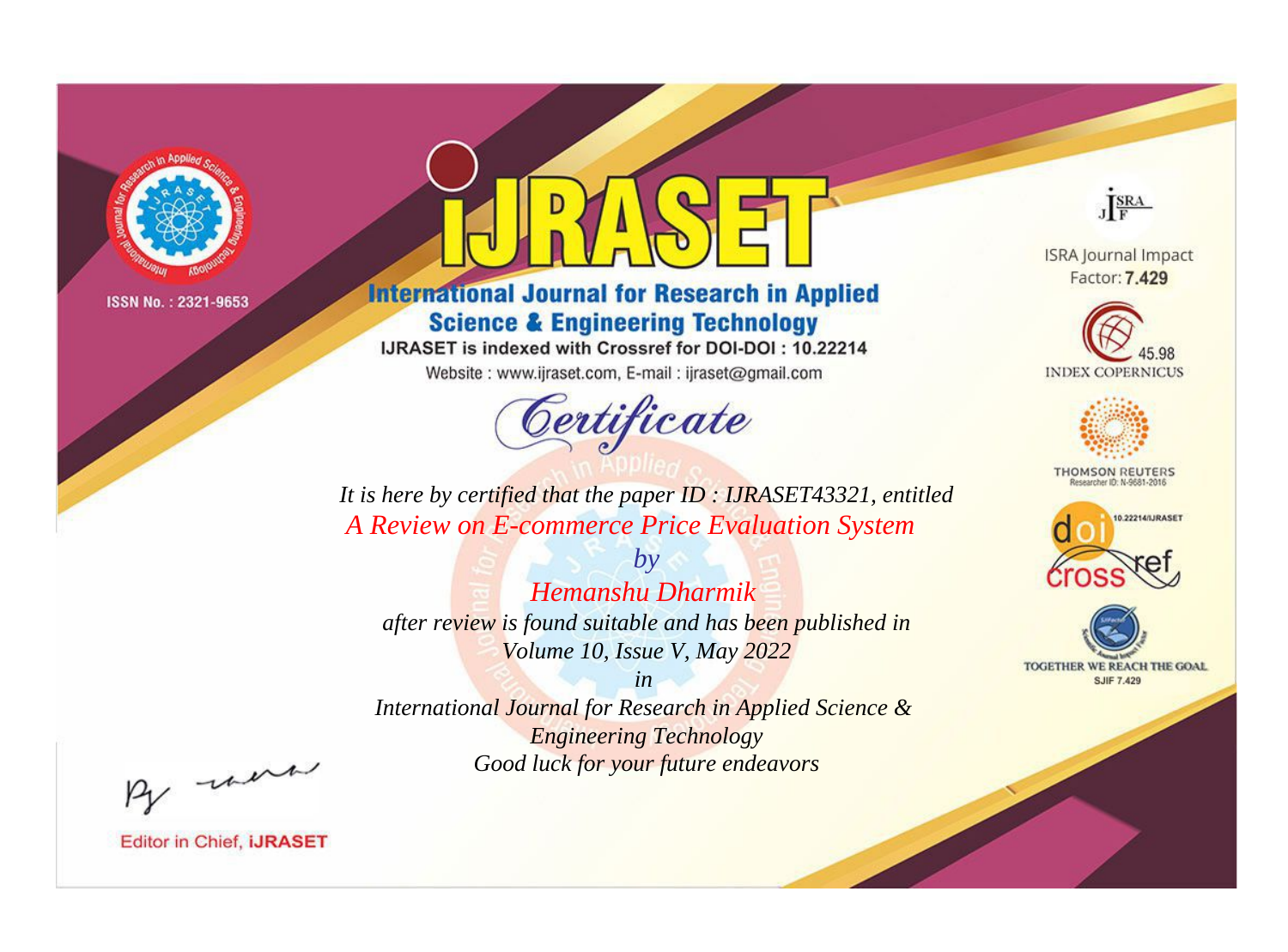

# **International Journal for Research in Applied Science & Engineering Technology**

IJRASET is indexed with Crossref for DOI-DOI: 10.22214

Website: www.ijraset.com, E-mail: ijraset@gmail.com



JERA

**ISRA Journal Impact** Factor: 7.429





**THOMSON REUTERS** 



TOGETHER WE REACH THE GOAL **SJIF 7.429** 

*It is here by certified that the paper ID : IJRASET43321, entitled A Review on E-commerce Price Evaluation System*

*by Prof. Priyanka Padmane after review is found suitable and has been published in Volume 10, Issue V, May 2022*

*in International Journal for Research in Applied Science &* 

*Engineering Technology Good luck for your future endeavors*

By morn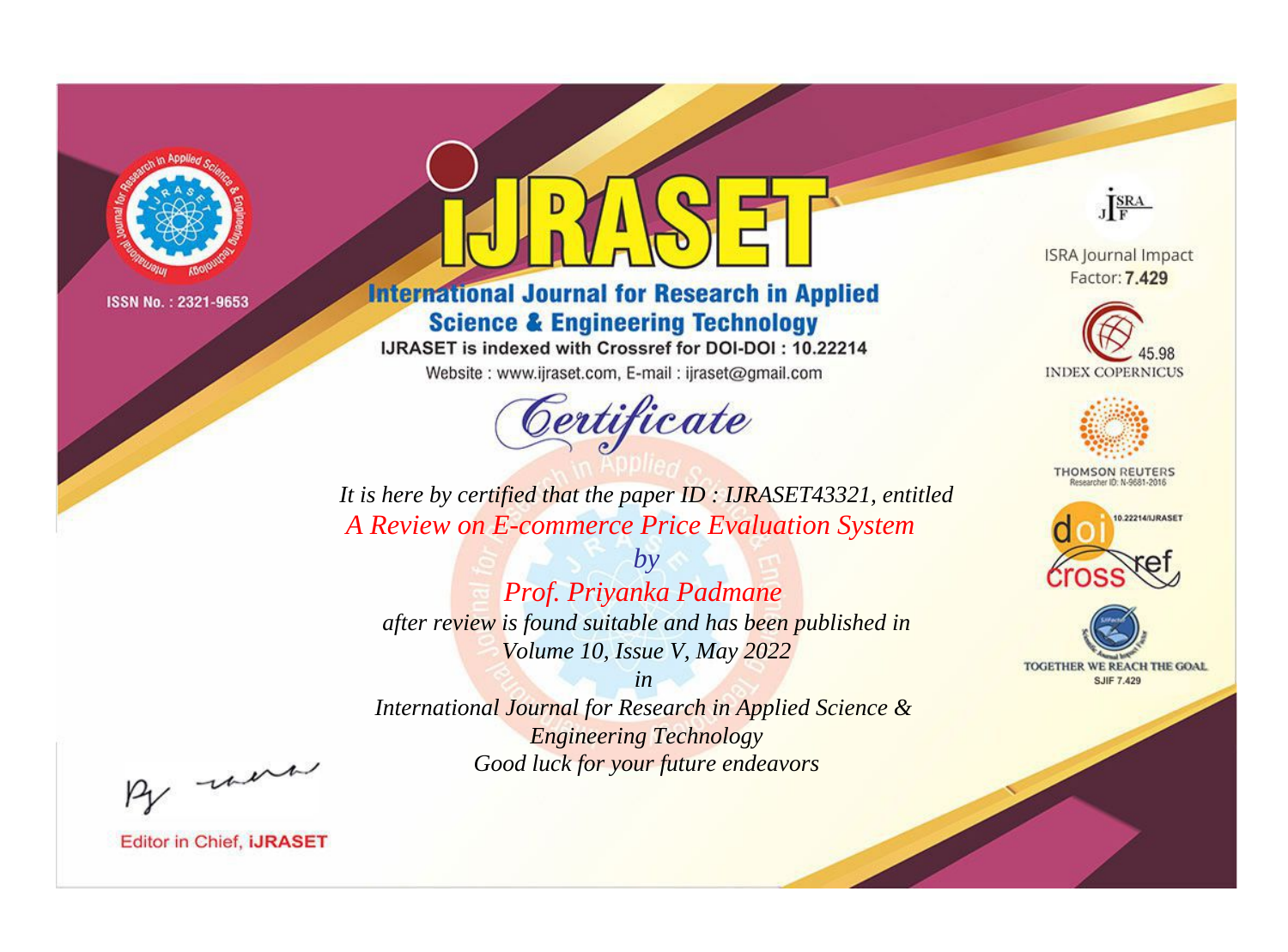

# **International Journal for Research in Applied Science & Engineering Technology**

IJRASET is indexed with Crossref for DOI-DOI: 10.22214

Website: www.ijraset.com, E-mail: ijraset@gmail.com



JERA

**ISRA Journal Impact** Factor: 7.429





**THOMSON REUTERS** 



TOGETHER WE REACH THE GOAL **SJIF 7.429** 

*It is here by certified that the paper ID : IJRASET43321, entitled A Review on E-commerce Price Evaluation System*

*Kaustubh Dhoke after review is found suitable and has been published in Volume 10, Issue V, May 2022*

*by*

*in* 

*International Journal for Research in Applied Science & Engineering Technology Good luck for your future endeavors*

By morn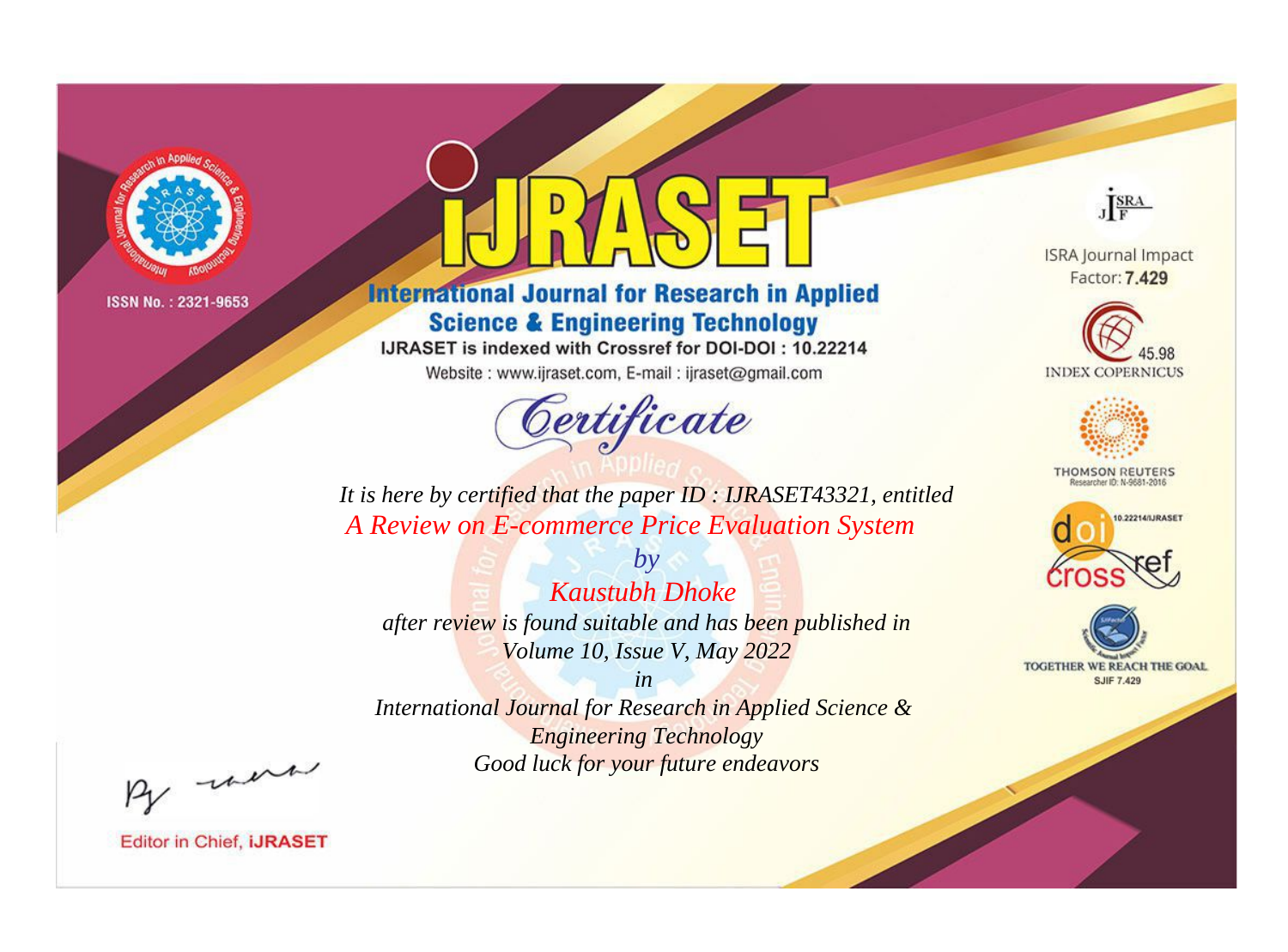

# **International Journal for Research in Applied Science & Engineering Technology**

IJRASET is indexed with Crossref for DOI-DOI: 10.22214

Website: www.ijraset.com, E-mail: ijraset@gmail.com



JERA

**ISRA Journal Impact** Factor: 7.429





**THOMSON REUTERS** 



TOGETHER WE REACH THE GOAL **SJIF 7.429** 

It is here by certified that the paper ID : IJRASET43321, entitled A Review on E-commerce Price Evaluation System

Shravani Chambhare after review is found suitable and has been published in Volume 10, Issue V, May 2022

 $b\nu$ 

 $in$ International Journal for Research in Applied Science & **Engineering Technology** Good luck for your future endeavors

By morn